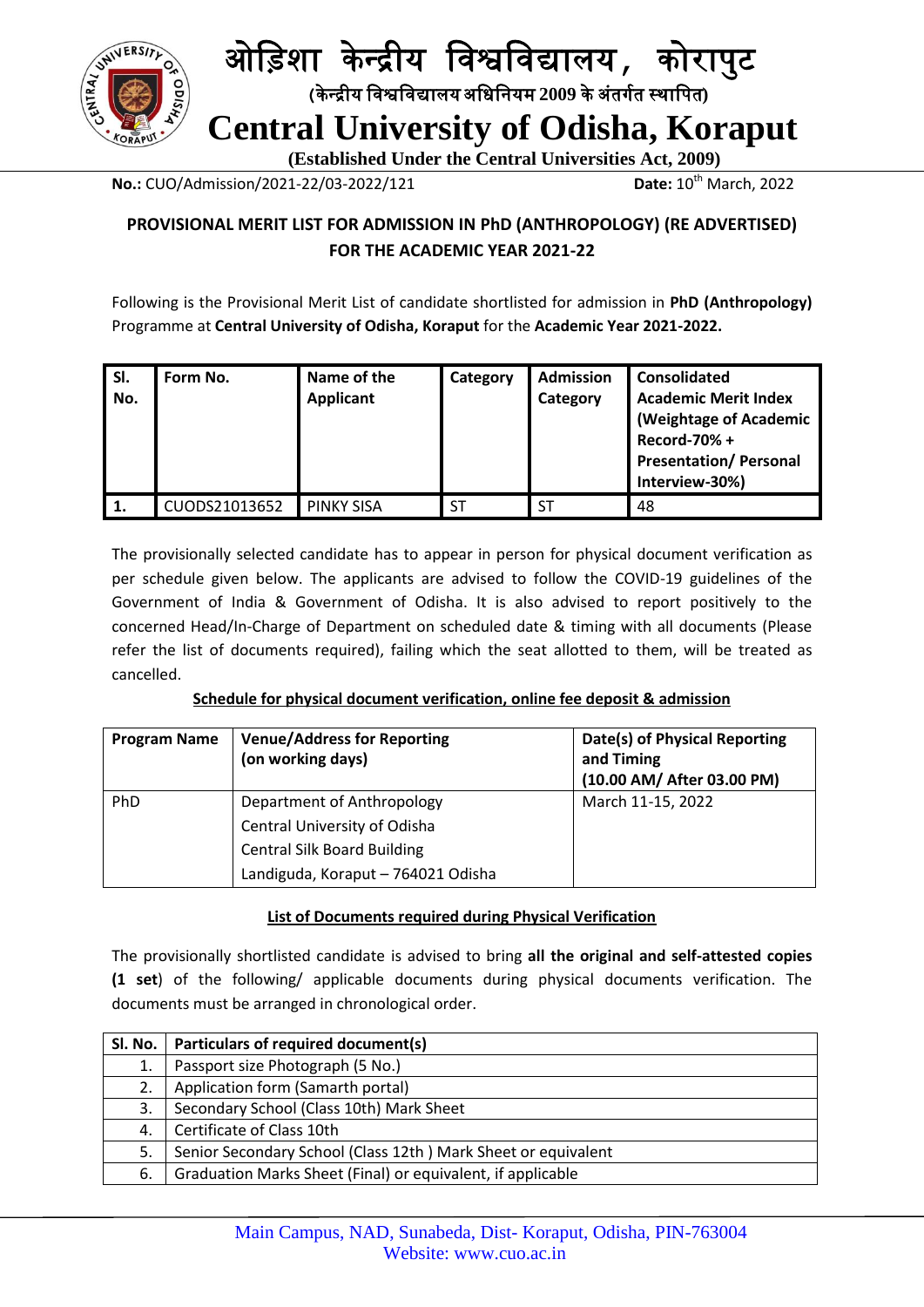

# ओड़िशा के न्द्रीय ड़िश्वड़िद्यालय**,** कोरापुट

 **(**के न्द्रीय ड़िश्वड़िद्यालयअड़िड़ियम **2009** केअंतर्गत स्थाड़पत**)**

## **Central University of Odisha, Koraput**

 **(Established Under the Central Universities Act, 2009)**

| 7.   | Graduation Degree certificate, if applicable                                                 |  |  |  |  |  |
|------|----------------------------------------------------------------------------------------------|--|--|--|--|--|
| 8.   | Post Graduate Marks Sheet (Final) or equivalent, if applicable                               |  |  |  |  |  |
| 9.   | Post Graduation Degree certificate, if applicable                                            |  |  |  |  |  |
| 10.  | M. Phil. Marks Sheet (Final) or equivalent, if applicable                                    |  |  |  |  |  |
| 11.  | M. Phil. Degree certificate, if applicable                                                   |  |  |  |  |  |
| 12.  | NET/SET/JRF etc. or equivalent certificates/supporting documents, if applicable              |  |  |  |  |  |
| 13.  | Research Paper(s) Publication supporting documents, if applicable                            |  |  |  |  |  |
| 14.  | Weightage/ Bonus Points claim supporting certificate, if applicable                          |  |  |  |  |  |
| 15.  | Conduct/ Character Certificate from Head Of Institution last attended (Original+1 set of     |  |  |  |  |  |
|      | Photocopy)                                                                                   |  |  |  |  |  |
| 16.  | Migration Certificate (Original+1 set of Photocopy)                                          |  |  |  |  |  |
| 17.  | Transfer Certificate/ College Leaving Certificate, as applicable (Original+1 set of          |  |  |  |  |  |
|      | Photocopy)                                                                                   |  |  |  |  |  |
| 18.  | Caste Certificates (ST/SC/OBC-NCL), EWS Certificates (if applicable, must be issued from     |  |  |  |  |  |
|      | the competent authority in GOI format) (Details are available in e-Prospectus of CUO,        |  |  |  |  |  |
|      | Odisha)                                                                                      |  |  |  |  |  |
| 19.  | PWD/PH Certificate for those applying under the differently-abled category, (if applicable,  |  |  |  |  |  |
|      | must be issued from the competent authority in GOI format)                                   |  |  |  |  |  |
| 20.1 | Certificate of being registered as Kashmiri Migrant & Kashmiri Pandits/Kashmiri Hindu        |  |  |  |  |  |
|      | Families (Non-migrants) for those applying under the Kashmiri Migrant quota (if applicable,  |  |  |  |  |  |
|      | must be issued from the competent authority in GOI format) eligible for Supernumerary        |  |  |  |  |  |
|      | Quota, if applicable                                                                         |  |  |  |  |  |
| 21.  | Certificate(s) related to Defence Category eligible for Supernumerary Quota, if applicable   |  |  |  |  |  |
| 22.  | Certificate(s) of representing International, National or State level in any sport/ game, if |  |  |  |  |  |
|      | any                                                                                          |  |  |  |  |  |
| 23.  | An Affidavit copy of anti-ragging undertaking by students and parents/guardians through      |  |  |  |  |  |
|      | the UGC portal (Original+1 set of Photocopy)                                                 |  |  |  |  |  |
| 24.  | Affidavit (Details are available in e-Prospectus of CUO, Odisha) (Original+1 set of          |  |  |  |  |  |
|      | Photocopy)                                                                                   |  |  |  |  |  |
| 25.  | Double Dose/ Vaccination certificate (COVID-19), if available                                |  |  |  |  |  |
| 26.  | Aadhar Card, if available                                                                    |  |  |  |  |  |
| 27.  | Blood Group, if available                                                                    |  |  |  |  |  |
| 28.1 | Any other applicable/ relevant paper(s)                                                      |  |  |  |  |  |

#### **Admission Fee**

### **(Excluding Hostel Fee)**

### **(Academic Session 2021-22-1 st Semester)**

**The provisionally shortlisted candidate has to deposit requisite fee after physical verification of documents at CUO, Odisha Admission Online Portal by using own login ID and password.**

Hostel Fee will require to be deposited after Hostel allotment.

| Programme | General | <b>OBC</b> | <b>SC</b> | ST    | <b>EWS</b> | <b>KM</b> | <b>DW</b> | PwD<br>(VH) | PwD<br>$ $ (OH/HI) |
|-----------|---------|------------|-----------|-------|------------|-----------|-----------|-------------|--------------------|
| PhD       | 11420   | 11420      | 11420     | 11420 | 11420      | 11420     | 11420     | 600         | 11420              |